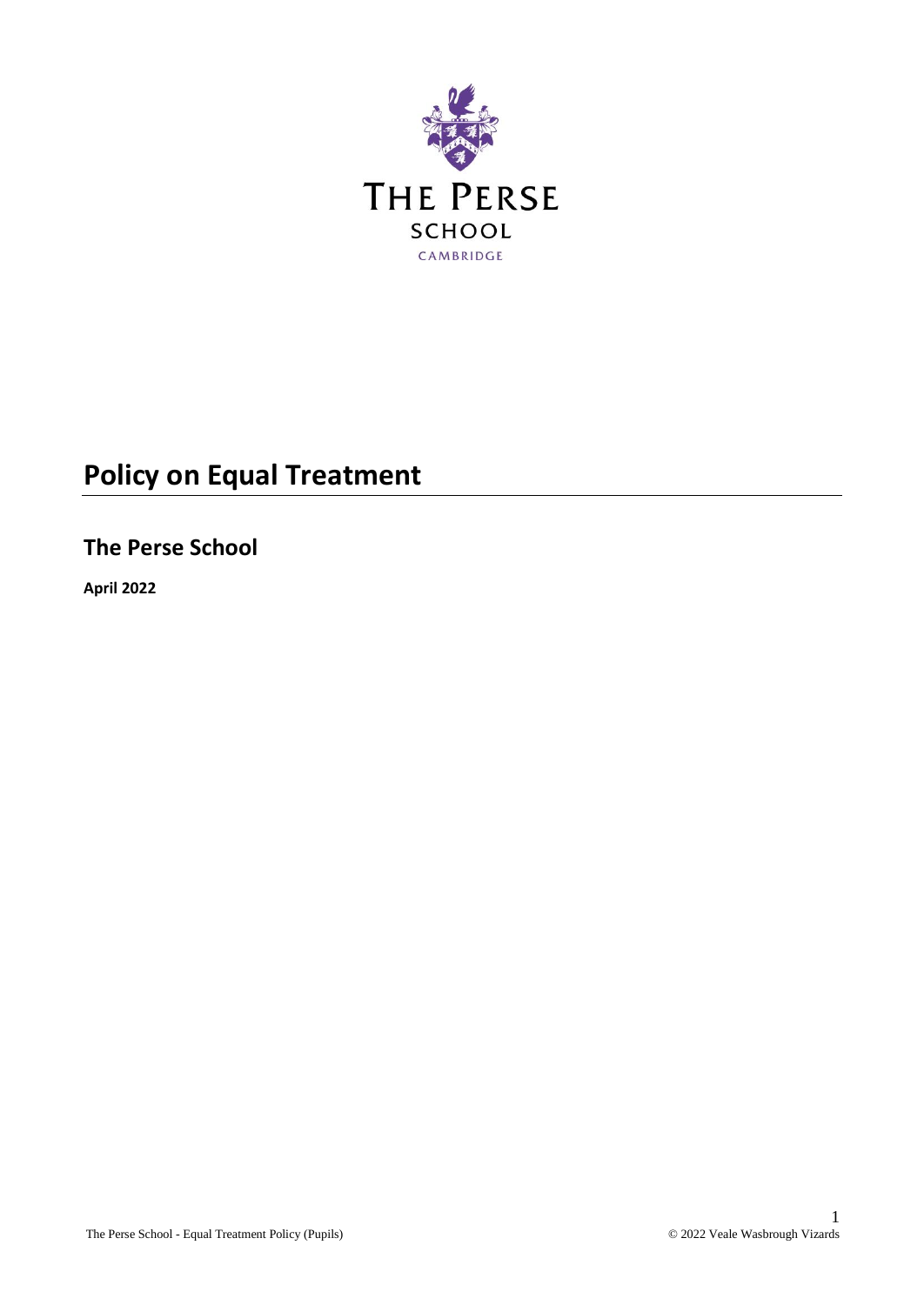## Table of Contents

| 1              | <b>INTRODUCTION</b>                                                                 | 3              |
|----------------|-------------------------------------------------------------------------------------|----------------|
| $\overline{2}$ | POLICY STATEMENT                                                                    | $\overline{4}$ |
| 3              | <b>FORMS OF DISCRIMINATION</b>                                                      | 5              |
| 4              | EDUCATION AND ASSOCIATED SERVICES                                                   | 6              |
| 5              | <b>SCHOOL UNIFORM</b>                                                               | $\overline{7}$ |
| 6              | <b>RELIGIOUS BELIEF</b>                                                             | 7              |
| 7              | PROVISION FOR PUPILS WITH PARTICULAR RELIGIOUS, DIETARY, LANGUAGE OR CULTURAL NEEDS | 7              |
| 8              | AWARENESS                                                                           | 8              |
| 9              | <b>RISK ASSESSMENT</b>                                                              | 8              |
| 10             | <b>WORKING TOGETHER</b>                                                             | 8              |
| 11             | <b>COMPLAINTS</b>                                                                   | 8              |
| 12             | <b>RECORD KEEPING</b>                                                               | 8              |
| 13             | RESPONSIBILITIES, MONITORING AND REVIEW                                             | 9              |
| 14             | <b>ENFORCEMENT</b>                                                                  | 9              |
| 15             | <b>VERSION CONTROL</b>                                                              | 10             |
|                |                                                                                     |                |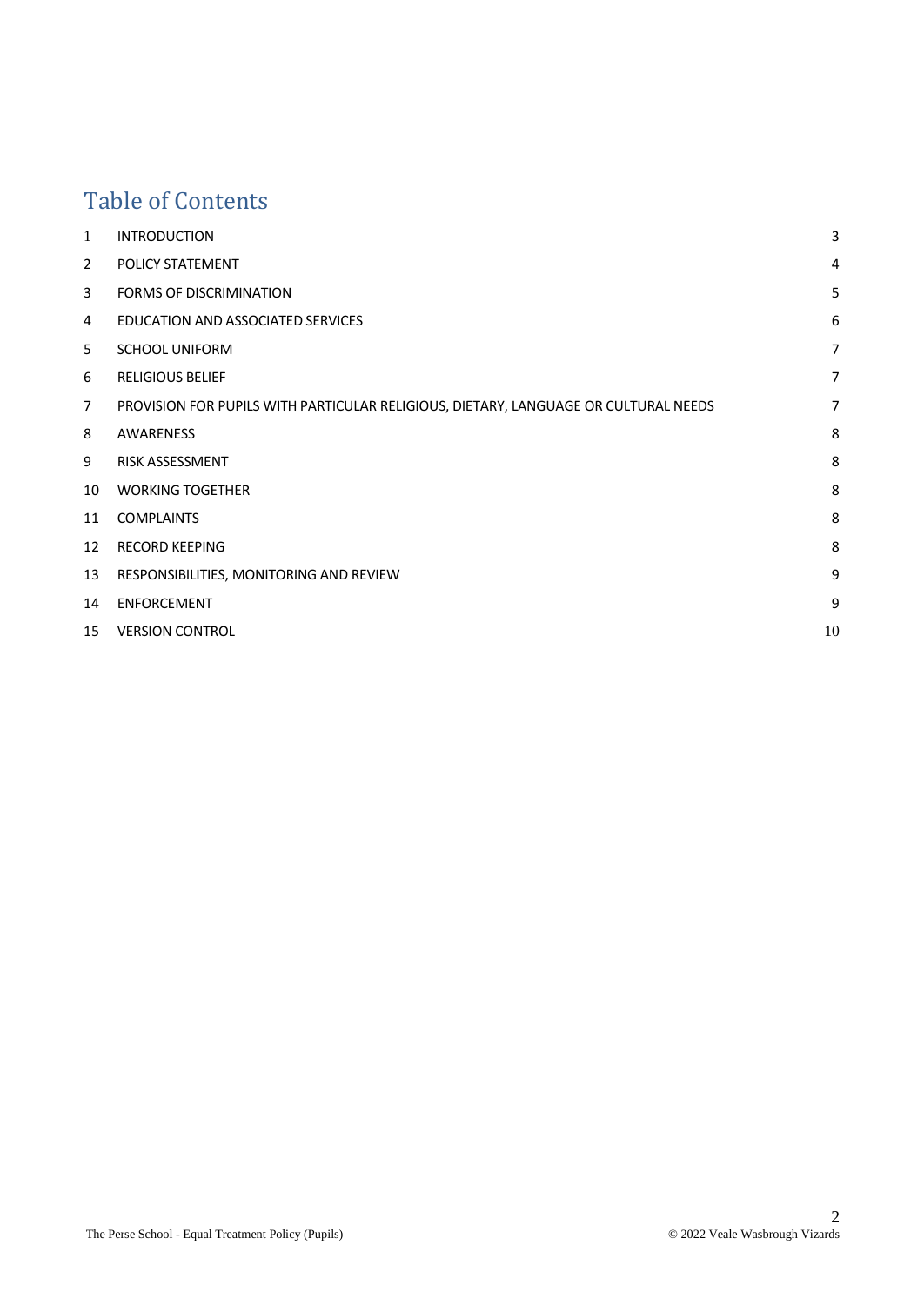This policy applies to the Perse School ("the School") which comprises the Perse Pelican Nursery and Pre-Preparatory School including the EYFS setting ("the Perse Pelican School"), the Perse Preparatory School ("the Perse Prep School") and the Perse Upper School ("the Upper School").

This Policy is available on the School's website or on application to the Head.

## **The Policy can be made available in large print or other accessible format it required.**

## **1 Introduction**

- 1.1 **The School Community:** The School is an independent day school for pupils aged 3-18 years and is a company limited by guarantee with charitable status. It has a Christian, nondenominational ethos and tradition. The school community is made up of children, parents, legal guardians, teachers and other employees and governors from many different races, creeds and backgrounds.
- 1.2 **Admissions:** Candidates for admission as pupils are required to satisfy the academic and character requirements current at the time of admission and entry to the School. The School will not discriminate in relation to sex, gender reassignment, race, disability, sexual orientation, pregnancy or maternity, religion or belief, or special educational needs. The School's *Admissions Policy* reflects the School's approach towards equal treatment and is consistent with this Policy. Every application will be considered on its merits within the School's criteria for selection on grounds of the pupil's ability and aptitude, but this will not be done as a way of excluding pupils with a disability or special educational needs subject to sectio[n 4](#page-5-0) below.
- 1.3 **Education:** The School is mainstream and English-speaking. The School will provide appropriate support for children with special educational needs or for whom English is not their first language. The School's *Policy on Special Educational Needs and Learning Difficulties and Learning Support* includes details about the welfare and educational provision for pupils with special educational needs. See also paragraph [3.5.2](#page-4-0) below.
- 1.4 **Related Policies:** This Equal Treatment Policy is in accordance with and must be read and applied in conjunction with all of the School's policies, including the *Admissions Policy, Policy on Behaviour and Discipline, Permanent Exclusion and Removal: Review Procedure*, *Anti-Bullying Policy*, *Disability Policy*, *Policy on Special Educational Needs and Learning Difficulties and Learning Support*, *School Rules and Inclusion Equality and Diversity Policy*. All policies are available on the School's website or Perse Portal and can also be made available in large print or other accessible format if required. The School also has separate Accessibility Plans for The Perse Pelican School, The Perse Prep School and the Upper School. The Plans are available on request from the Domestic Bursar.
- 1.5 **Guidance and Advice:** This Equal Treatment Policy has regard to the following guidance and advice:
	- 1.5.1 Equality Act 201: explanatory notices (2010);
	- 1.5.2 Technical guidance for schools in England (Equality and Human Rights Commission, July 2014);
	- 1.5.3 The Equality Act 2010 and schools; departmental advice for school leaders, school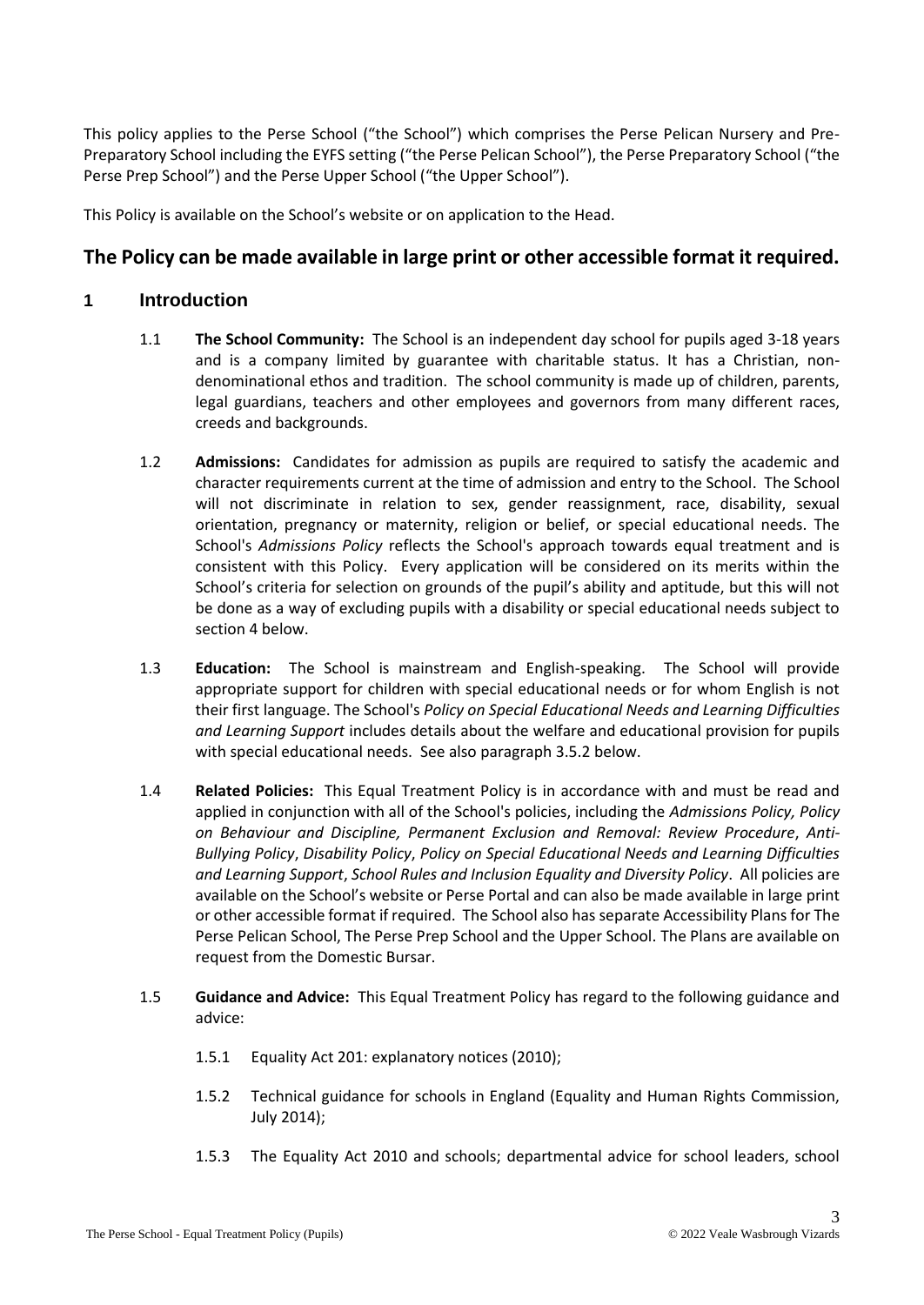staff, governoring bodies and local authorities (DfE, May 2014);

- 1.5.4 Advice and Guidance; How can we stop prejudice based bullying in schools? (Equality and Human Rights Commission);
- 1.5.5 Working together to safeguard children (HM Government, July 2018 as amended in December 2020);
- 1.5.6 Keeping children safe in education (KCSIE), September 2021; and
- 1.5.7 Relationships education, relationships and sex education (RSE) and health education guidance (DfE, June 2019).

#### **2 POLICY STATEMENT**

- 2.1 **Application:** This policy applies to all pupils of the School and their parents or legal guardians.
- <span id="page-3-0"></span>2.2 **Equal Treatment:** The School recognises the benefits of having a diverse school community, with individuals who value one another, and the different contributions everyone can make. As set out in the *IE&D Policy*, all members of the community will be taught to value and respect others and other cultures. The School is committed to promoting inclusion in order that every individual feels a sense of belonging at the School. The School is committed to being an equal opportunities education provider and will promote equal treatment for all members of the school community. It is committed to fostering mutual tolerance and positive behaviours, practices and attitudes so that everyone can feel valued within the School. In the provision of equal opportunities, the School recognises and accepts its responsibilities under the law and opposes discrimination on the basis of:
	- sex;
	- pregnancy and maternity;
	- gender reassignment;
	- race;
	- disability;
	- religion or belief (including lack of religion or belief);
	- sexual orientation;
	- (in the case of adult members of the School Community) marital or civil partnership status; and
	- age.

These are called the **Protected Characteristics**. The School also opposes all bullying and unlawful discrimination on the basis that a person has a special educational need (**SEN**) or learning difficulty, or because English is an additional language.

The School aims to ensure that all policies and practices conform with the principle of equal opportunities. The School will tackle inappropriate attitudes and practices through staff leading by example, through the PSHE, relationships education / the School's relationships and sex education policy and programmes, through assemblies, through the supportive school culture and through the School's policies.

Inappropriate attitudes and practices will be challenged. Children will be encouraged to value and respect appropriately all those they encounter at or through the School.

2.3 **Approach:** The principles of equal treatment and the principles of the *IE&D Policy* guide the School's approach both to the admission of pupils and to the establishment of its expectations of pupils during their time at the School. The principles are also employed to guide the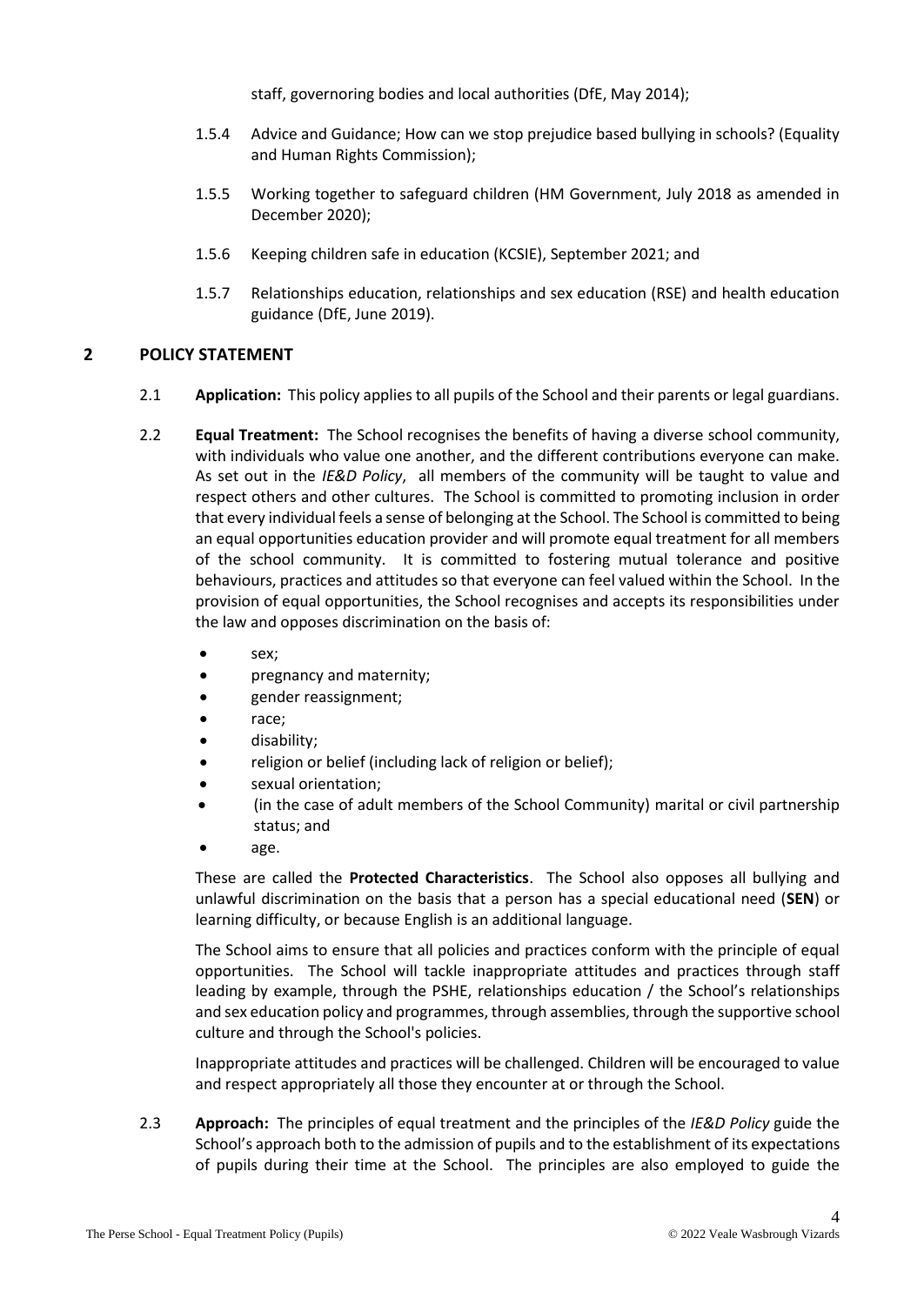School's approach to the provision of access to facilities, services, opportunities and responsibilities.

#### **3 FORMS OF DISCRIMINATION**

- 3.1 **Types:** Discrimination may be direct or indirect, or arising from disability and it may occur intentionally or unintentionally.
- 3.2 **Direct discrimination:** Direct discrimination occurs when a person is treated less favourably than another person because of a protected characteristic as set out in paragraph [2.2](#page-3-0) above. Direct discrimination also occurs when a person is treated less favourably because of their association with another person who has a protected characteristic (other than pregnancy or maternity).
- 3.3 **Indirect discrimination:** Indirect discrimination occurs where an individual is subject to an unjustified provision, criterion or practice which puts them at a particular disadvantage because of, for example, their sex or race.
- 3.4 **Discrimination arising from disability:** Discrimination arising from disability occurs when a disabled person is treated unfavourably because of something connected with their disability and the treatment cannot be shown to be a proportionate means of achieving a legitimate aim.
- <span id="page-4-1"></span><span id="page-4-0"></span>3.5 **Disability and Special Needs:** The School isinclusive and welcomes pupils with disabilities and special educational needs. The School maintains and promotes a positive culture towards inclusion of disabled people and those with special educational needs in all its activities and will not treat pupils and their parents or legal guardians less favourably on these grounds without proper justification. However, at present, the School's facilities, physical and otherwise, for the disabled and those with special educational needs are limited but all that is reasonable will be done to ensure that the School's curriculum, ethos, culture, policies, procedures and premises are made accessible to everyone.
	- 3.5.1 **Disability:** Subject to the above constraints, the School welcomes applications for school places from people who have a disability within the meaning of the Equality Act 2010. Every application will be processed and considered fairly. The School will make reasonable adjustments to its systems and procedures in order to accommodate disabilities of which it has been made aware as set out in the School's Policy on Disability (Pupils) which is available on the school website or on request from the Bursar.
	- 3.5.2 **SEND:** The Special Educational Needs and Disability Code of Practice: 0 to 25 Years is adhered to in the School. The Prep and Pelican Learning Support Coordinator, Julia Halbert, and Head of Learning Support, Holly Singleton (Upper) are available for consultation as appropriate. Children with special needs may have an Individual Education Plan (including Education, Health and Care (EHC) Plans) which will be reviewed and monitored carefully. Please see the *Policy on Special Educational Needs and Learning Difficulties and Learning Support* for further details of the procedures offered by the School to assist these children.
	- 3.5.3 **Reasonable Adjustments:** The School has an on-going duty to make reasonable adjustments for disabled pupils in respect of the education and associated services provided to ensure that such pupils are not placed at a substantial disadvantage in comparison with other pupils. In making "reasonable adjustments", the School is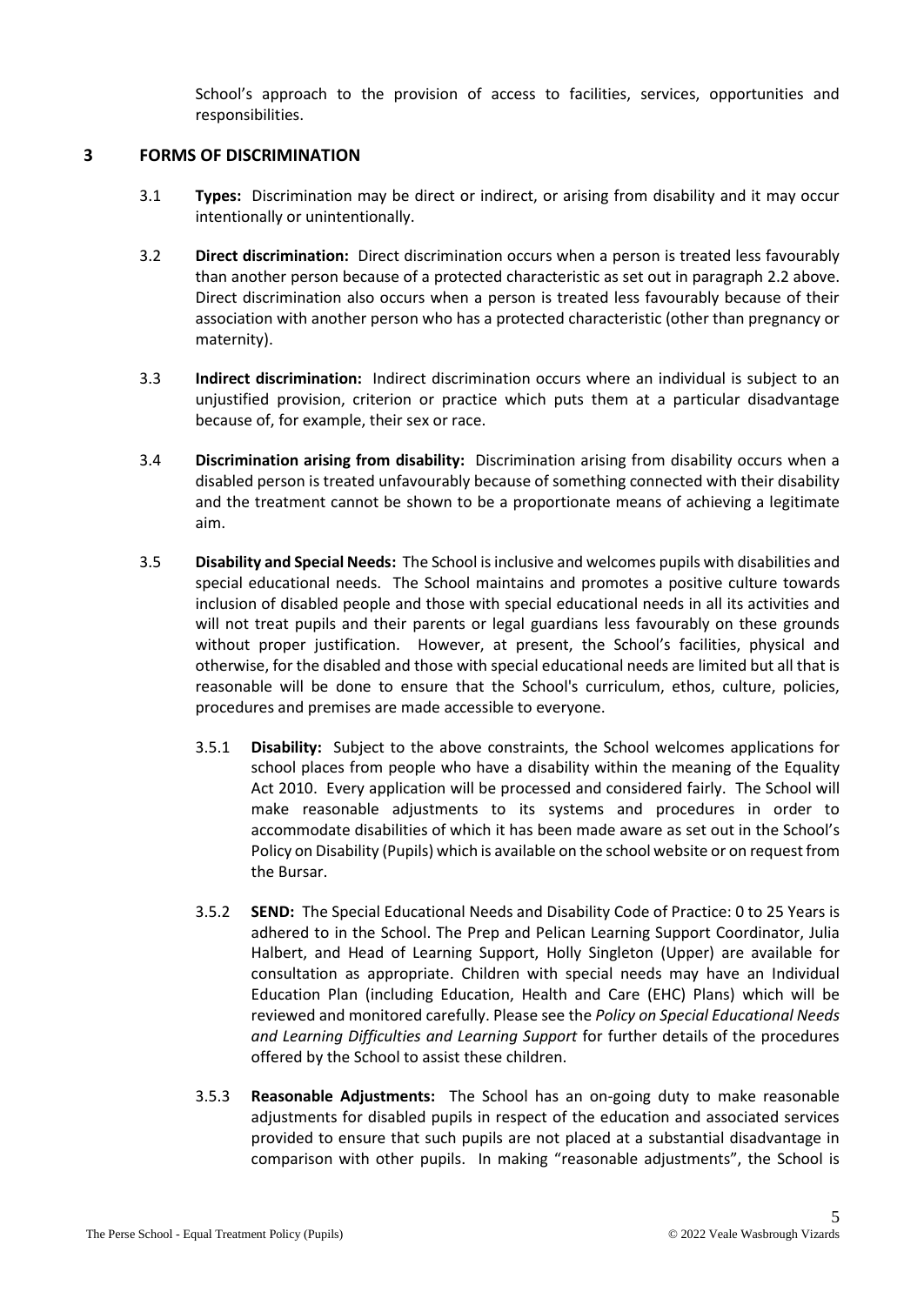required to provide auxiliary aids and services for disabled pupils. The School will carefully consider any proposals made by parents and will not unreasonably refuse any requests for such aids or services.

- 3.5.4 **Confidentiality:** The School will have due regard to any request by a parent or pupil (who has sufficient understanding of the nature and effect of the request) to treat the nature or existence of the person's disability as confidential.
- 3.5.5 **Access:** The School will monitor the physical features of its premises to consider whether disabled users of the premises are placed at a substantial disadvantage compared to other users. Where possible and proportionate, the School will take steps to improve access for disabled users of the premises. The School has an Accessibility Plan, which is kept under review and revised as necessary. The Plan is available on request from the Domestic Bursar.

## <span id="page-5-0"></span>**4 EDUCATION AND ASSOCIATED SERVICES**

- 4.1 **Equal access:** The School will provide all pupils equal access to all benefits, services, facilities, classes and subjects, irrespective of their sex, gender reassignment, race, disability, sexual orientation, pregnancy or maternity, religion or belief or special educational needs, subject to considerations of safety and welfare, paragraph [4.2](#page-5-1) below and paragraph [3.5](#page-4-1) above. In PSHE and sport, the School applies paragraphs 9 and 10 of non statutory guidance *[Gender](https://www.gov.uk/government/publications/gender-separation-in-mixed-schools)  [Separation in Mixed Schools June 2018.](https://www.gov.uk/government/publications/gender-separation-in-mixed-schools)* The School affords boys and girls equal opportunities to participate in comparable sporting activities while recognising that single sex teams are formed for competitive sports where physical strength, stamina or physique may put the average boy or girl at an unfair advantage or disadvantage.
- <span id="page-5-1"></span>4.2 **Positive action:** The School may provide pupils of a particular minority or protected group, or pupils with a disability or special educational needs, access to additional education or training to meet the special needs of the pupils in that group, for example, special language training for groups whose first language is not English.
- 4.3 **Exclusions:** The School will not discriminate against any pupil by excluding them from the School, or by subjecting them to any other detriment, on the grounds of their sex, gender reassignment, race, disability, sexual orientation, pregnancy or maternity, religion or belief, or special educational needs, subject to paragrap[h 3.5](#page-4-1) of this Policy.
- 4.4 **Teaching and School materials:** Efforts are made to recognise and be aware of the possibility of bias (for example, sexual or racial), so that this can be eliminated in both the School's teaching and learning materials and teaching styles. Materials are carefully selected for all areas of the curriculum so as to avoid stereotypes and bias.
- 4.5 **Pupil interaction:** All pupils are encouraged to work and play freely with, and have respect for, all other pupils, irrespective of their sex, gender reassignment, race, disability, sexual orientation, religion, belief, pregnancy or maternity or special educational needs, subject to considerations of safety and welfare. Positive attitudes are fostered towards all groups in society through the curriculum and ethos of the School, and pupils will be encouraged to question assumptions, stereotypes and negative behaviours and practices. The School's PSHE and relationships education and / or relationships and sex education curriculum encourages respect for other people, with particular regard to the Protected Characteristics.
- 4.6 **Bullying:** Bullying is always unacceptable and will not be dismissed as being normal or as "banter", "just having a laugh", "boys will be boys" or simply "part of growing up". The School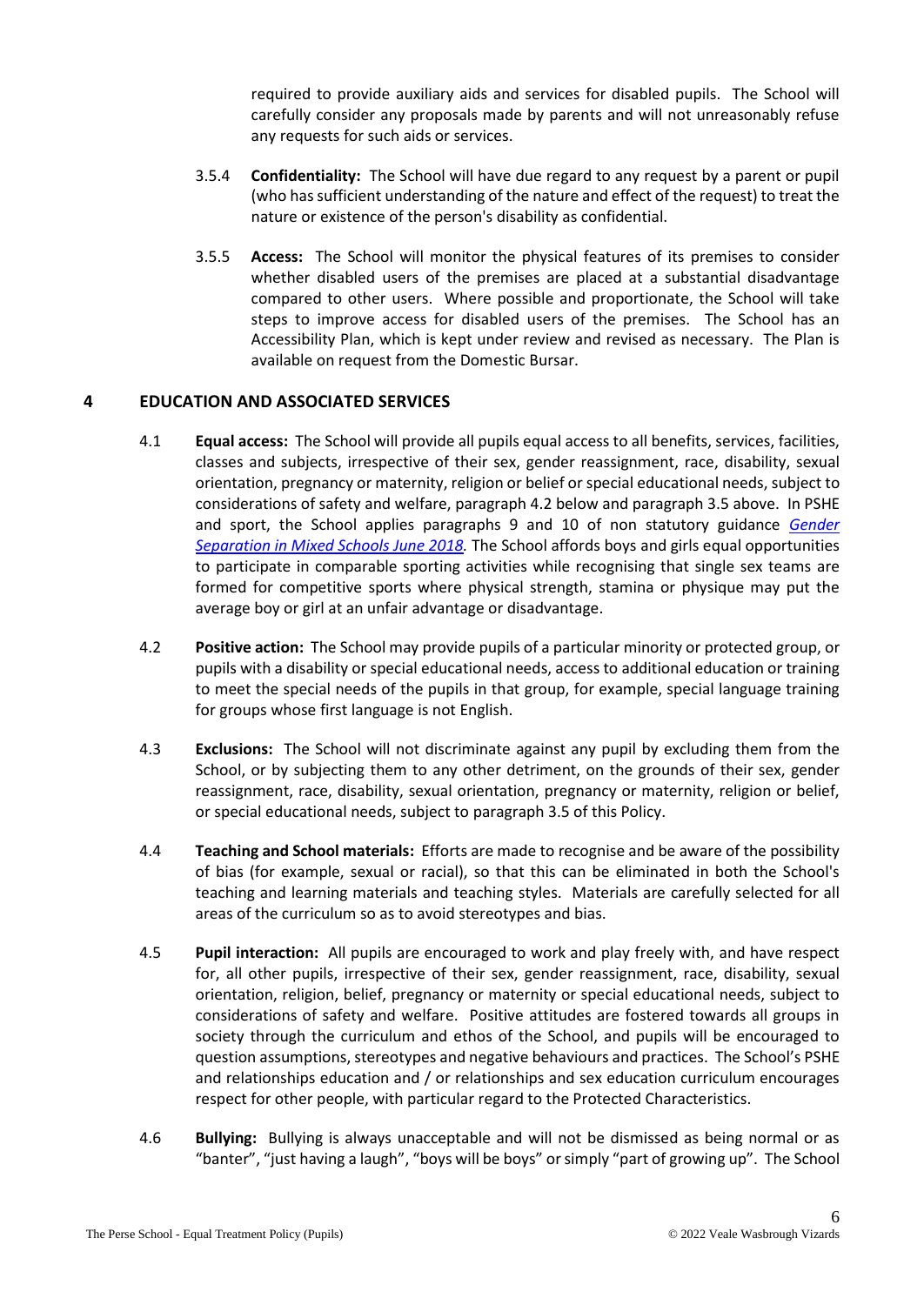will not tolerate bullying (including cyberbullying, prejudice-based bullying and discriminatory-based bullying) for any reason. Examples of bullying include:

- bullying relating to race, religion, belief or culture,
- bullying related to SEN, learning difficulties or disabilities,
- bullying related to appearance or health conditions,
- bullying relating to sexual orientation,
- bullying of young carers or looked after children or otherwise related to home circumstances,
- sexist or sexual bullying or bullying related to gender reassignment.

The School's *Anti-bullying Policy* contains more details about the School's anti-bullying practices.

#### **5 SCHOOL UNIFORM**

- 5.1 **The School Uniform Policy is consistent with this policy**: The same School Uniform Policy applies equally to all pupils, irrespective of their sex, gender reassignment, race, disability, sexual orientation, pregnancy or maternity, religion or belief or special educational needs, subject to considerations of safety and welfare. However, the School will consider reasonable requests to alter the School Uniform, for example, for genuine religious requirements and reasonable adjustments for disabled children.
- 5.2 **Symbols of faith:** Certain items of jewellery, such as the Kara bangle worn by Sikhs, and certain items of headwear, such as the turban and headscarves may be worn by pupils when doing so is genuinely based on manifesting religious or racial beliefs or identity. This is subject to considerations of safety and welfare and the School's existing School Uniform Policy principles (in regards to, for example, the school colours). Where there is uncertainty as to whether an item may be worn under this section, the issue must be referred by the pupil or their parents to the Head, whose decision will be final, subject to the Complaints procedure.
- 5.3 **Disabled pupils:** Reasonable adjustments may be required to the School Uniform for disabled pupils who require them. The pupil or their parents should refer the matter to the Head to ensure all reasonable adjustments are made to accommodate the pupil.

#### **6 RELIGIOUS BELIEF**

6.1 **Religion:** The School's religious ethos, is set in accordance with the Christian tradition, but the School respects the right and freedom of individuals to worship in accordance with other faiths, or no faith. In accordance with the *IE&D Policy*, the rights and freedoms of the whole school community will be respected.

## **7 PROVISION FOR PUPILS WITH PARTICULAR RELIGIOUS, DIETARY, LANGUAGE OR CULTURAL NEEDS**

- 7.1 **Individual Needs**: The School is keen to respect individual needs and the School will actively:
	- promote racial equality and good race relations,
	- promote equality of opportunity and access,
	- oppose all forms of prejudice and negative discrimination.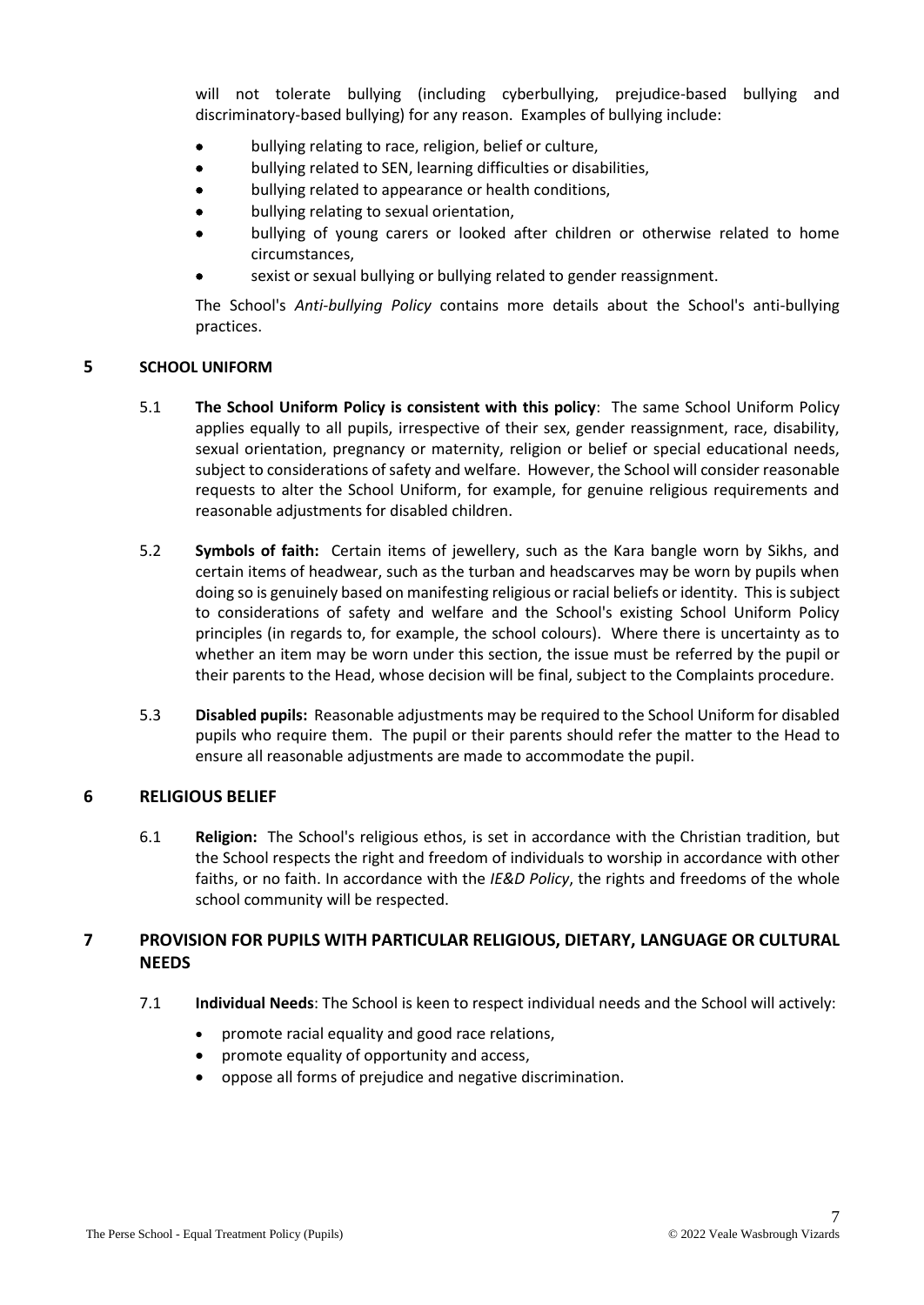- 7.2 **Catering:** The Perse can provide for most special dietary requirements whether related to allergen, intolerance or for religious or cultural reasons. Individual care plans are created for pupils with food allergies. Allergen Champions are identified within the catering teams and pupils are encouraged to ask the catering team if they have a specific allergy to make sure that they know exactly what each dish contains.
- 7.3 **Religious and cultural needs:** The Upper Room is a multi-faith room to allow pupils and staff of any belief to carry out their religious observances during break and lunch time. The School will grant requests of absence wherever possible on grounds of belief. The majority of school assemblies are non-denominational and cater for pupils of any or no religion. Parents may write to the Head if they wish to withdraw their child from religious assemblies/events. The School, through the pastoral structure, will make every effort to support individual pupils with particular cultural needs (religious, ethnic, creative, etc.) provided that the same are consistent with the law and the inclusive ethos and tradition of the School.
- 7.4 **Language:** The School attempts to use succinct and inclusive language whenever possible. The School will also make reasonable adjustments to ensure that parents and pupils for whom English is an Additional Language (EAL) will be able to access school material. Pupils for whom English is not a first language receive support, as appropriate, from the Learning Support Department.
- **8 AWARENESS** of this policy among employees will be raised and maintained by means of discussion at staff meetings and will form part of the School's education programme for pupils (in PHSE lessons and assemblies). Children will be valued for their diversity and differences and, in turn, encouraged to value and respect others.
- **9 RISK ASSESSMENT:** Where a concern about a pupil's welfare is identified, the risks to that pupil's welfare will be assessed and appropriate action will be taken to reduce the risks identified.

The format of risk assessment may vary and may be included as part of the School's overall response to a welfare issue, including the use of individual pupil welfare plans (such as behaviour, healthcare and education plans, as appropriate). Regardless of the form used, the School's approach to promoting pupil welfare will be systematic and pupil focussed.

**10 WORKING TOGETHER:** The School is committed to working with parents and other agencies for the good of each child.

## **11 COMPLAINTS**

- 11.1 A pupil, parent, or guardian who believes that they (or the pupil) have received less favourable treatment on any of the grounds referred to in this policy may make a formal complaint in writing. The complaint should be made to a member of staff (usually the class teacher or tutor, or to any other adult who is in a position to report the complaint). The complaint will be handled in accordance with the School's Complaints Procedure, a copy of which will be available on request.
- 11.2 All reported breaches of this policy will be recorded and this record will be reviewed annually by the Bursar.

## **12 RECORD KEEPING**

12.1 All records created under this policy are managed in accordance with the School's *Records Management Policy* and *Records Retention Schedule.*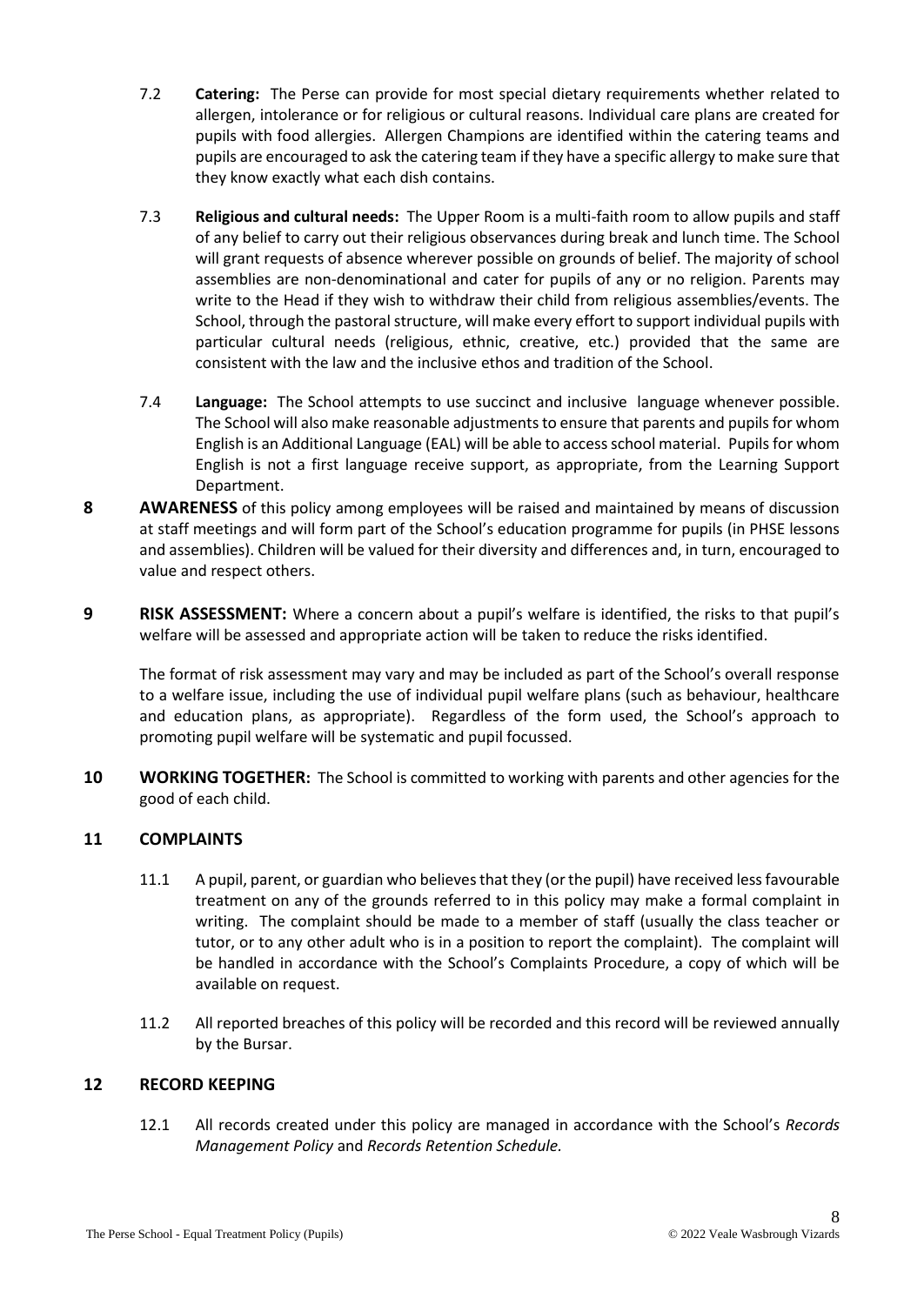12.2 The information created in connection with this policy may contain personal data. The School's use of personal data will be in accordance with data protection law. The School has published privacy notices on its website which explain how the School will use personal data. The School's approach to data protection compliance is set out in the School's data protection policies and procedures. In addition, staff must ensure that they follow the School's data protection policies and procedures when handling personal data created in connection with this policy. This includes the School's *Data Protection Policy for Staff, Governors and Volunteers* and *Information Security and Sharing Data Guidance*, which are contained in the *Data Protection and Information Security Handbook*.

#### **13 RESPONSIBILITIES, MONITORING AND REVIEW**

- 13.1 **Responsibilities:** The **Board of Governors** has overall responsibility for the effective operation of the School's Equal Treatment Policy and for ensuring compliance with the relevant statutory framework prohibiting discrimination. The Board of Governors has delegated to the Bursar day-to-day responsibility for operating the policy and ensuring its accessibility, availability, maintenance and review.
- <span id="page-8-0"></span>13.2 **Monitoring:** To ensure that this policy is operating effectively and encourages diversity in the School, the School will seek to monitor diversity data as part of the Admissions procedure. The School also maintains records of this data in an anonymised format solely for the purposes stated in this policy.
- 13.3 **Review:** The Bursar is responsible for the on-going monitoring and regular analysis of the data monitored under paragraph [13.2](#page-8-0) above and will arrange for the taking of appropriate positive steps to eliminate unlawful direct and indirect discrimination and discrimination arising from disability where necessary. The Bursar is also responsible for evaluating whether the aims of this Policy are carried out throughout all areas of the School and taking appropriate action where necessary. This policy is reviewed annually by the Bursar. A report of their findings and recommendations for any amendments are reported annually to the Board of Governors.
- **14 ENFORCEMENT**: All complaints will be taken seriously and promptly investigated. Disciplinary action may be taken against any member of the school community who is found to have acted in contravention of this Policy.